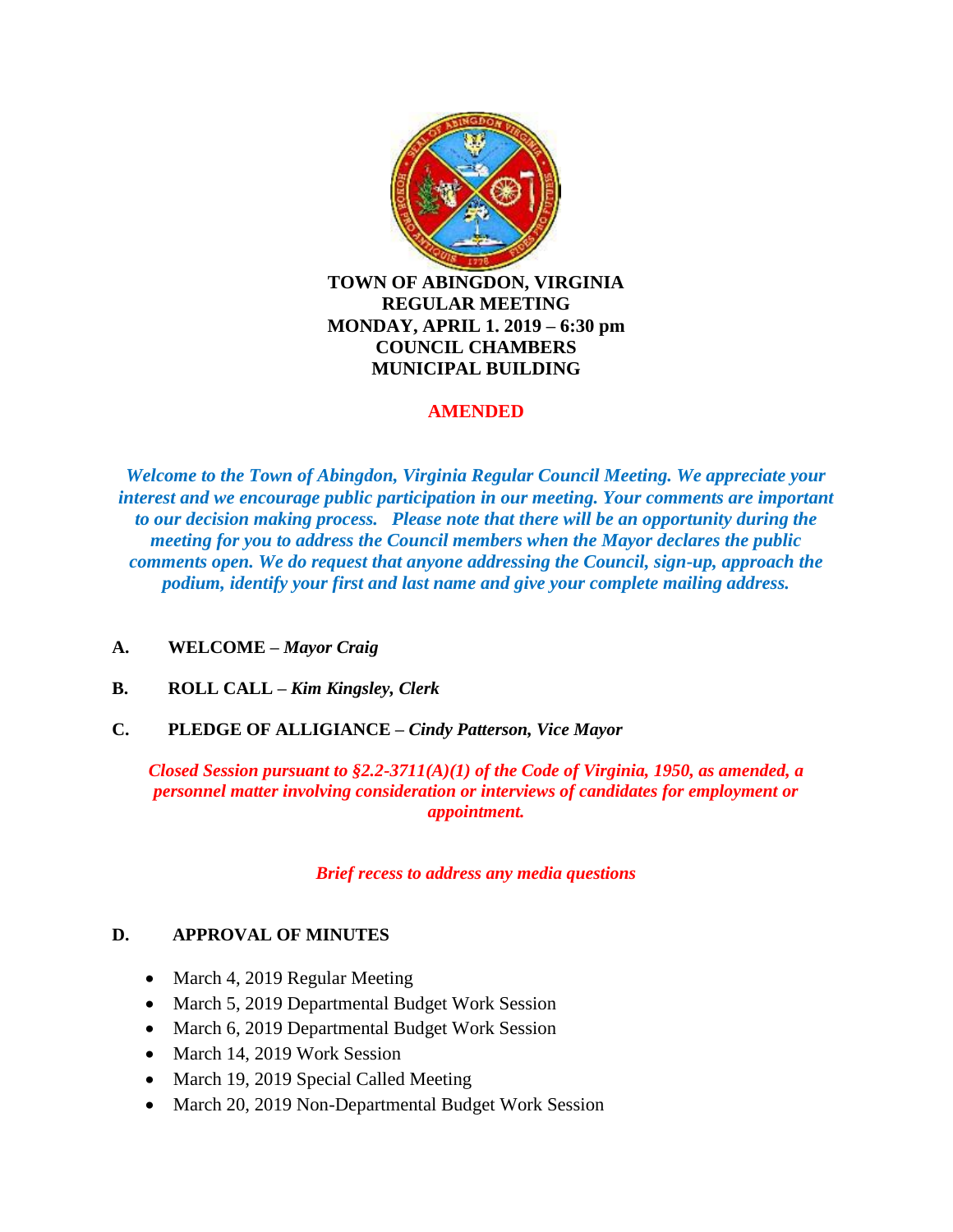**F.** PUBLIC COMMENTS – Please place your name on the sign-up sheet provided and comments are limited to three (3) minutes per person.

### **G. RESOLUTION – None**

## **H. PROCLAMATION**

#### 1. Proclamation designating April 12, 2019 as Arbor Day – *Wayne Craig, Mayor* **I. PETITIONS, PUBLIC HEARINGS AND FIRST READING OF ORDINANCES -**

- 1. **Public Hearing** Consideration of a lease agreement between the Town and James D. Moore, Jr., Family Limited Partnership for property located at 908 Hillman Highway, Tax Map No. 106-A-2, consisting of 8.6 acres, more or less.
- 2. **Public Hearing** Consideration of a license agreement between the Town and Fairview Farm and Homestead Foundation, Inc. for property located at 910 Hillman Highway, Tax Map No. 106-A-2A, consisting of 4.642 acres, more or less.
- 3. **Public Hearing** Consideration of a lease agreement between the Town and Old Glade Antique Tractor Association, Inc. for property located at 910 Hillman Highway, Tax Map No. 106-A-2A, consisting of 4.642 acres, more or less.
- 4. **Public Hearing** Consideration of a nonprofessional services agreement between the Town and Old Glade Antique Tractor Association, Inc. for property located at 908 Hillman Highway, Tax Map No. 106-A-2, consisting of 8.6 acres, more or less and property located at 910 Hillman Highway, Tax Map No. 106-A-2A, consisting of 4.642 acres, more or less.
- 5. **Public Hearing** Consideration of a lease between the Town and David Millsap dba Millsap Farms for property located at Harmony Hills Lane, Tax Map No. 086-12-5, consisting of 24.185 acres, more or less.

### **J. SECOND READINGS – NONE**

### **K. CONSIDERATION OF BIDS**

1. Consideration of bids for Virginia Creeper Trail Enhancement Project, Watauga Road Facilities Project, UPC #81125 – *Kenneth Vittum, Interim Town Manager*

# **L. REPORTS FROM THE INTERIM TOWN MANAGER**